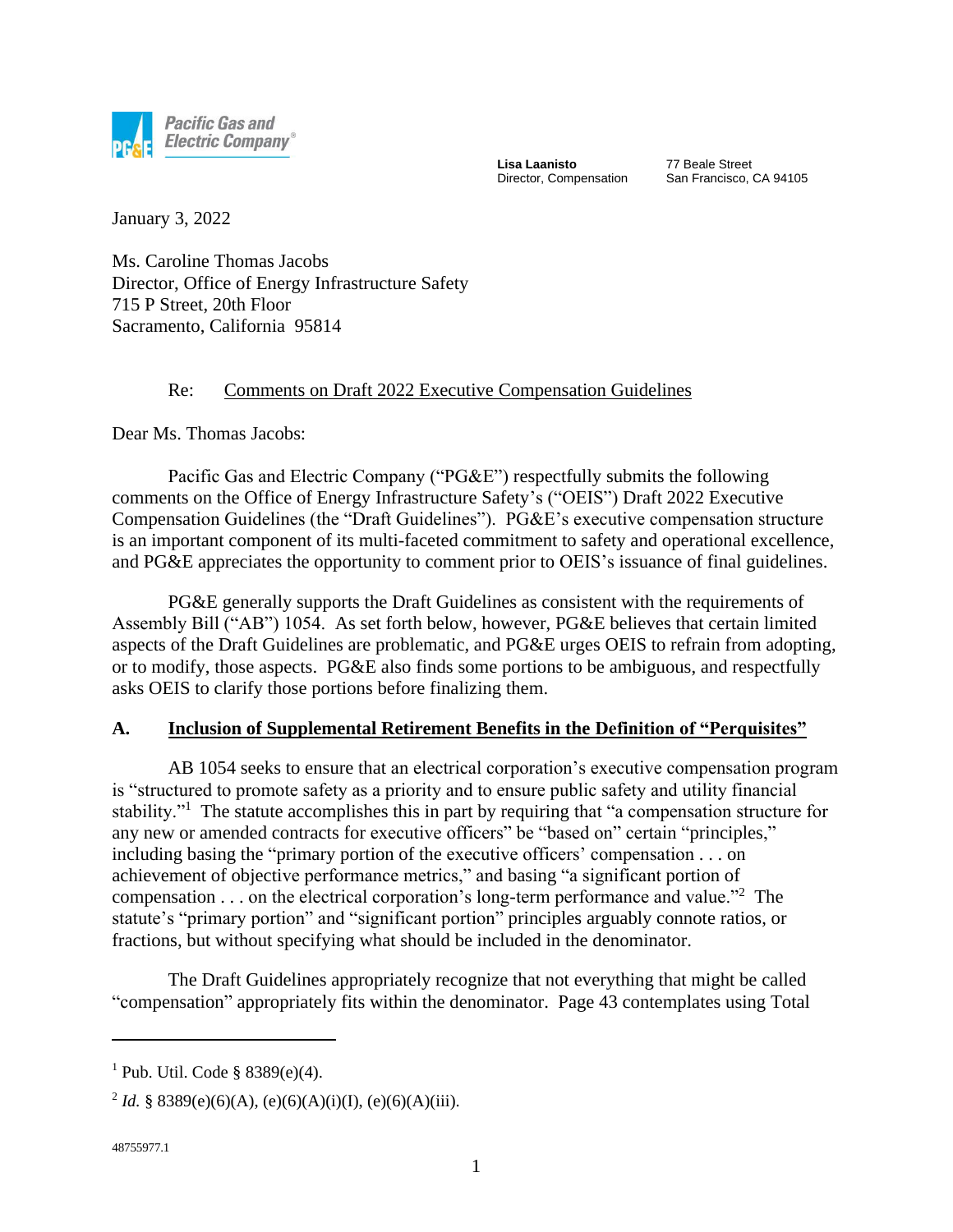Direct Compensation ("TDC") as the denominator, and page 57 defines TDC as "Base Salary + Short-Term Incentive Program compensation + Long-Term Incentive Program compensation + Perquisite compensation." Notably, this excludes "Benefit Programs," which page 55 defines to include programs that "[p]rovide financial security in the case of death, disability, sickness, or retirement," as well as "severance pay, life insurance, and medical insurance."

PG&E agrees that it is appropriate—indeed, important—to exclude retirement and other benefit programs from the denominator when assessing compliance with the statute's "primary portion" and "significant portion" principles. There are many reason for this:

- Goals of AB 1054: Excluding such items is consistent with AB 1054's goal of ensuring that executive compensation programs appropriately promote safety and financial stability. It makes sense to focus that inquiry on executive officers' most direct and immediate compensation (base pay and incentive compensation), because that is the compensation that is designed to have the most significant tie to individual and company performance. That is also what employees and executive compensation professionals tend to regard as  $TDC$ <sup>3</sup>. It makes little sense, and would contravene common understandings of TDC, to include benefit programs whose monetary value is less determinable, or programs that provide deferred compensation for when the executive is retired and no longer able to influence the utility's operations.
- Recruitment and Retention: Not excluding retirement and other benefit programs would undercut the purpose of AB 1054 by making it harder to recruit and retain the talented executives that are necessary for operational excellence, and thus, for safety and financial stability. Not excluding such items from the denominator would make it mathematically harder to comply with the "primary portion" and "significant portion" principles, and would require either reducing base salaries (which would make it harder to recruit and retain), or increasing incentive compensation (which would turn AB 1054 on its head by giving utility executive officers the windfall of greater overall compensation). Notably, the California Public Utilities Commission ("CPUC") has emphasized that implementation of executive compensation requirements "should take into account PG&E's need to attract and retain highly qualified executive officers."<sup>4</sup> PG&E's Federal Monitor also recently observed that "it is important that PG&E's Board of Directors focus on hiring and retaining the right set of leaders to move PG&E forward," and that

<sup>3</sup> *See, e.g.*, Economic Research Institute, Inc., *Glossary* (defining "Total Direct Compensation" as "total annual cash compensation plus the annualized value of long-term incentives"), *available at* https://www.erieri.com/glossary/term/total-direct-compensation; Society for Human Resource Management, *What Should Be Included in a Total Compensation Statement* ("Direct compensation can be defined as 'all compensation (base salary and/or incentive pay) that is paid directly to an employee.'"), *available at* https://www.shrm.org/resourcesandtools/tools-and-samples/hrqa/pages/totalcompensationstatement.aspx.

<sup>4</sup> Decision Approving Reorganization Plan, D.20-05-053, at 89 (CPUC June 1, 2020).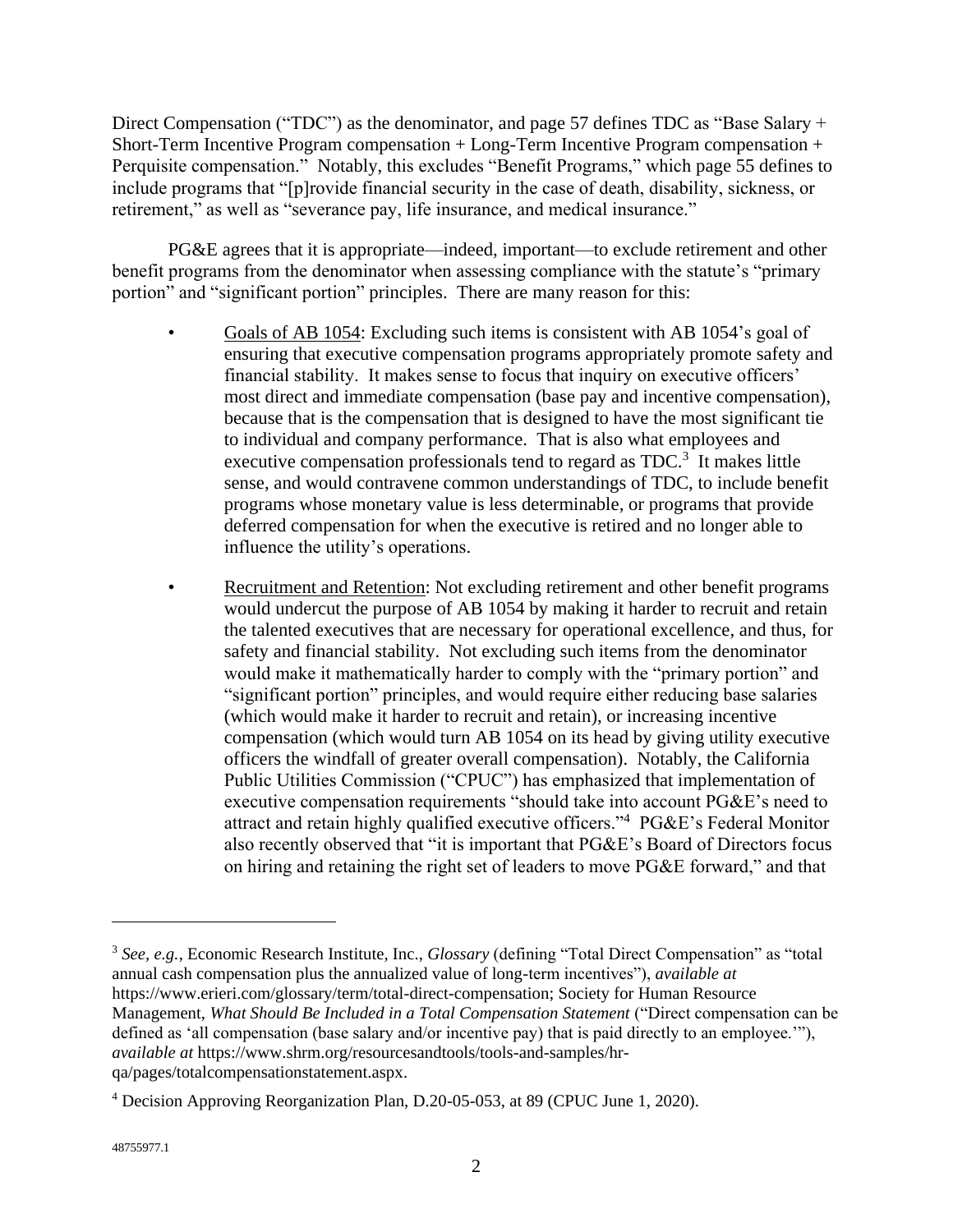"[n]o organization can sustain long-term progress if there is substantial turnover of senior leaders."<sup>5</sup>

• Uncertainties re Valuation: Excluding benefit programs potentially avoids difficult and amorphous questions. When calculating the value of perquisites provided on an annual basis (*e.g.*, health club memberships), valuation can be straightforward. When calculating the value of *deferred* compensation, valuation can be more complex, and difficult questions could be presented about how such valuations should factor into the "primary portion" and "significant portion" calculations.

Although PG&E supports the Draft Guidelines' exclusion of retirement and other benefit programs from TDC, for all the same reasons, PG&E opposes including supplemental retirement benefits in TDC (which the Draft Guidelines would do by defining "Perquisites" to include "supplemental retirement benefits," and defining TDC to include "Perquisite compensation").<sup>6</sup> Including supplemental retirement benefits would be inconsistent with the foregoing considerations, and as noted, would make it harder for a utility to comply with the "primary portion" and "significant portion" principles. This would make it even more challenging than it already is for California utilities to compete for the talent necessary to promote and maintain safety and financial stability.

Including supplemental retirement benefits in TDC by defining such benefits as "Perquisites" also would be inappropriate for additional reasons. Supplemental executive retirement plans spring in part from the fact that the tax laws impose inflexible dollar limits on contributions to certain types of retirement plans, including limits based on the amount of the employee's compensation.<sup>7</sup> This is despite the fact that standard financial planning guidance is that retirees should expect annually to spend not a fixed dollar amount in retirement, but a *percentage* of their "annual income while . . . still working."<sup>8</sup> Thus, without a supplemental plan, executive officers, who tend to be more highly paid than other employees, would suffer a comparative disadvantage in retirement. A supplemental plan thus is not a "perquisite" the way a health club membership or a personal car service is a perquisite; it is a form of deferred compensation to help ensure that executive officers are not penalized in retirement due solely to application of tax laws. Notably, the federal securities laws' proxy disclosure rules do not lump

<sup>5</sup> Kirkland & Ellis LLP, *PG&E Independent Monitor Report of November 19, 2021*, at 17, 46 (filed in N.D. Cal. Case No. 3:14-CR-00175-WHA on Nov. 23, 2021 at ECF No. 1524-1).

<sup>6</sup> Draft Guidelines at 56-57.

<sup>7</sup> *See* 26 U.S.C. § 415.

<sup>8</sup> *E.g.*, Fidelity Brokerage Services, LLC, *How Much Will You Spend in Retirement?* (Sept. 24, 2021) ("Expect to spend 55%-80% of your current income annually in retirement."), *available at* https://www.fidelity.com/viewpoints/retirement/spending-in-retirement.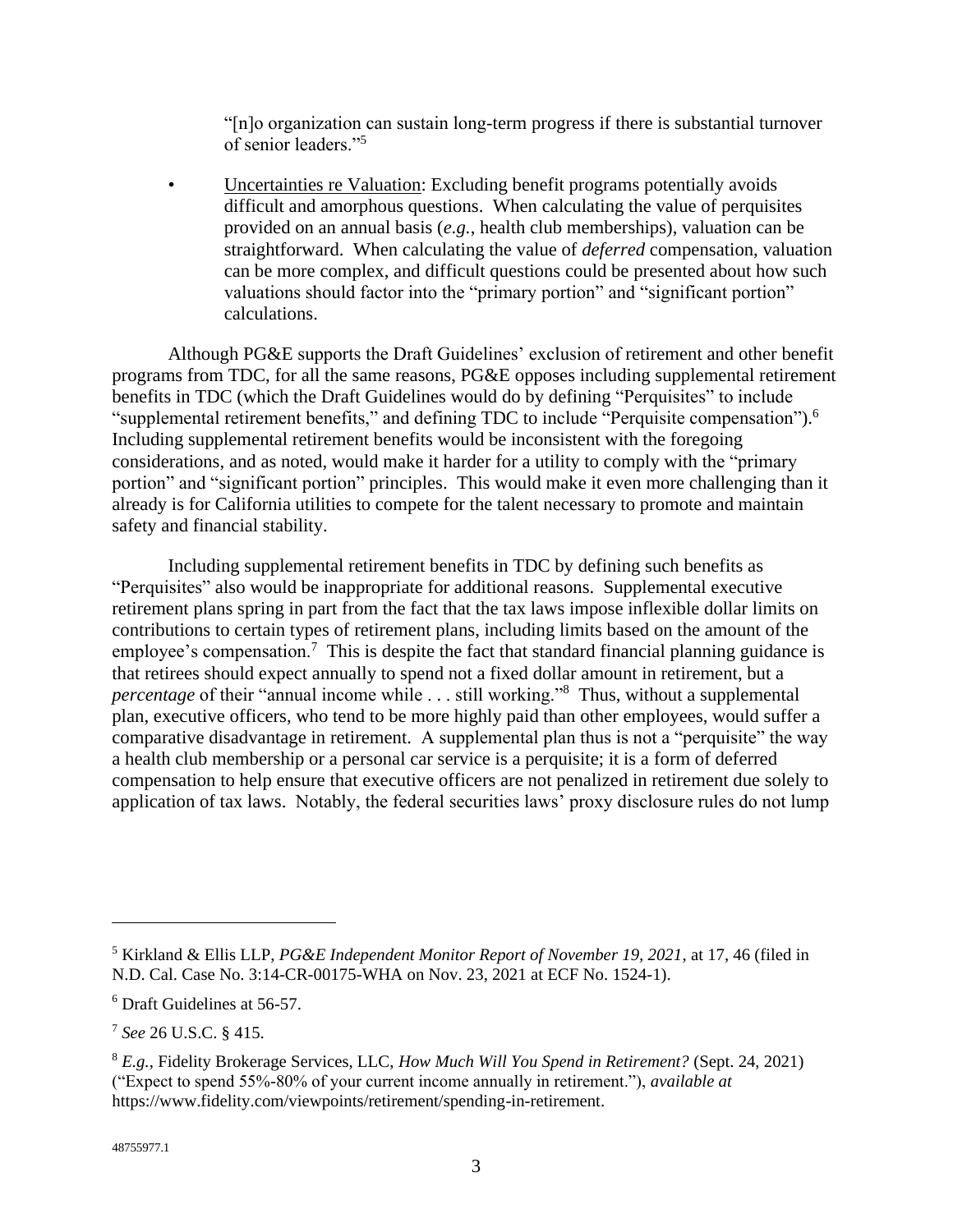supplemental retirement plans into the category of "perquisites," but, to the contrary, expressly distinguish between the two.<sup>9</sup>

In sum, PG&E believes that the Draft Guidelines appropriately exclude retirement plans from TDC, but believes that that exclusion should extend to supplemental retirement plans.

## **B. Timing of Executive Compensation Approval Process**

PG&E has concerns with the Draft Guidelines' timeline for the executive compensation approval process, which would have submissions on March 14, 2022, stakeholder comments 30 days later, reply comments 15 days after that, and an unstated period for review and decision. Specifically, PG&E is concerned that this schedule is likely to result in a decision not being rendered until roughly half the calendar year has gone by, which would represent half the performance period for annual incentive compensation offered under PG&E's Short-Term Incentive Plan ("STIP"). PG&E believes that if its STIP is to be effective in promoting safety and other priorities throughout the year, it must be settled *early* in the year—incentives that are not in place, that are in an uncertain holding pattern, or that might be revoked or modified many months after being implemented as a result of OEIS action would lose their incentive effect.

At the same time, however, PG&E appreciates that it is not feasible for utilities to make their submissions significantly earlier than March 14 due to the timing of compensation committee meetings, certification of performance results from the prior year, payment of incentive compensation awards for the prior year, submission (in PG&E's case) of a Tier 1 Advice Letter to the CPUC that reports on awards from the prior year,<sup>10</sup> preparation of proxy materials, and so forth. PG&E therefore makes two proposals. First, PG&E proposes tightening up the schedule slightly by having submissions on March 1, 2022, stakeholder comments 14 days later, and reply comments 10 days after that. Although that would not solve the problem, it would mitigate it. Second, PG&E proposes that if OEIS perceives problems with a utility's executive compensation structure, then, absent the most profound of deficiencies, OEIS address the issue only prospectively by including it in OEIS's guidance for the following year. That would avoid pulling the rug out from under a STIP midway through the performance period, and avoid undercutting or negating a utility's efforts to use a STIP to promote safety and other priorities.

## **C. Requests for Clarification**

PG&E respectfully requests that OEIS clarify the following portions of the Draft Guidelines prior to finalization:

<sup>9</sup> *Compare* 17 C.F.R. § 229.402(c)(1), (c)(2)(viii) (Instructions) (requiring disclosure of "[c]hange in pension value and non-qualified deferred compensation earnings," including under "each plan that provides for the payment of retirement benefits, . . . including but not limited to . . . supplemental executive retirement plans") *with id.* § 229.402(c)(1), (c)(2)(ix)(A) (requiring *separate* disclosure of "[a]ll other compensation," including "[p]erquisites and other personal benefits").

<sup>&</sup>lt;sup>10</sup> See Decision Approving Reorganization Plan, D.20-05-053, at 88 (CPUC June 1, 2020) (requiring PG&E to provide "[a]nnual reporting of awards to the CPUC through a Tier 1 Advice Letter compliance filing").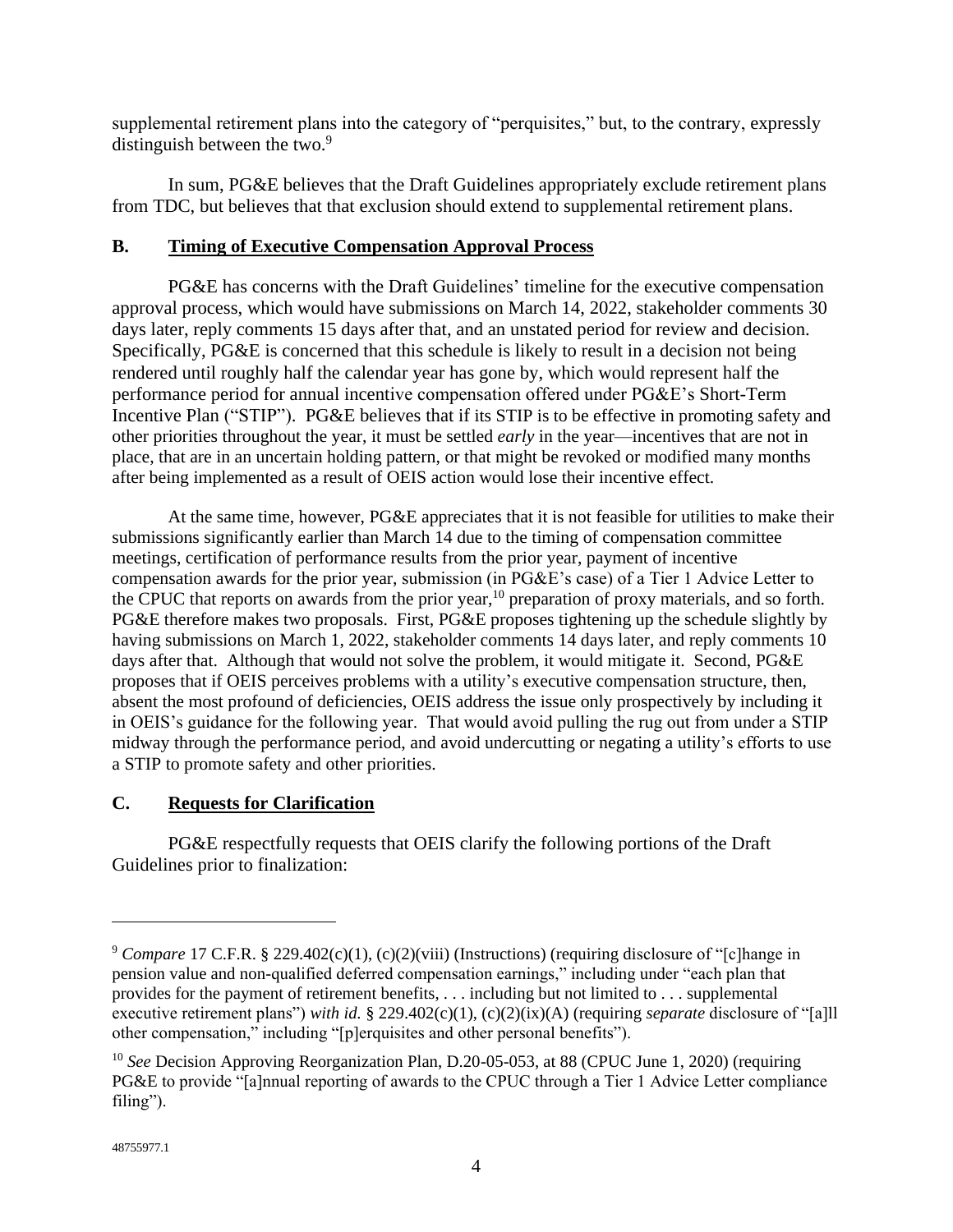**Definition of "Executive Officer":** The Draft Guidelines note that AB 1054 defines "executive officer" by incorporating the definition in Public Utilities Code § 451.5, which is: "any person who performs policy making functions and is employed by the public utility subject to the approval of the board of directors, and includes the president, secretary, treasurer, and any vice president in charge of a principal business unit, division, or function of the public utility." The Draft Guidelines appear to recognize that "policy making functions" and "approval of the board of directors" are irreducible requirements of this definition, and that the specifically enumerated positions, such as the corporate secretary and treasurer, would not qualify if, in the circumstances, such positions do not involve "policy making functions" or such individuals' employment is not subject to board approval.<sup>11</sup> PG&E agrees with this, for reasons previously explained by Southern California Edison Company ("SCE").<sup>12</sup> PG&E notes, however, that some of the relevant text in the Draft Guidelines appears in a hypothetical table, and PG&E believes it would be helpful to the California utilities if OEIS clarified more explicitly that the secretary and treasurer only qualify as "executive officers" if they perform policy making functions and if their employment is subject to board approval.

**Metric Categorizations:** The Draft Guidelines ask utilities to place performance metrics into specified categories and sub-categories. PG&E appreciates that this can be useful, but as with any categorization effort, it may have the unintended effect of eliding nuances and skewing analyses. Some metrics defy simplistic categorization, in that they appropriately fit into more than one category. But if a metric that crosses categories has to be shunted into only one category, there is a risk it would not be "counted" when assessing compliance with AB 1054's various requirements. For example, if a metric that promotes both customer service and safety were placed solely in the "Customer Service" category, there is a risk it would not be counted when assessing compliance with the requirement that an executive compensation program be "structured to promote safety."<sup>13</sup>

PG&E does not advocate doing away with categories. PG&E instead urges OEIS to clarify that, notwithstanding categorizations, OEIS will look to the substance of the metrics, and the manner in which they operate, in determining whether a utility's executive compensation structure complies with AB 1054.

<sup>&</sup>lt;sup>11</sup> *See* Draft Guidelines at 15 (noting that it may be appropriate to "exclude<sup>[]</sup> the Secretary [if] this individual does not perform policy making functions and is not subject to approval of the board of directors").

<sup>&</sup>lt;sup>12</sup> See October 15, 2021 Letter from SCE to OEIS ("The three positions listed in Pub. Util. Code 451.5 reflect repealed corporate law provisions that previously required California corporations to have as officers at least a president, a secretary, a treasurer, and a vice president. With only four officer positions, each one would have a policy-making function. . . . Secretary and Treasurer . . . officers who do not have policy-making functions . . . are not executive officers for purposes of Pub. Util. Codes 451.5 or 8983(e) . . . . Secretary and Treasurer [positions] are also not executive officers [if] they are not employed by the public utility subject to the approval of the board of directors.") (internal quotation marks, citations, and footnotes omitted).

 $13$  Pub. Util. Code § 8389(e)(4).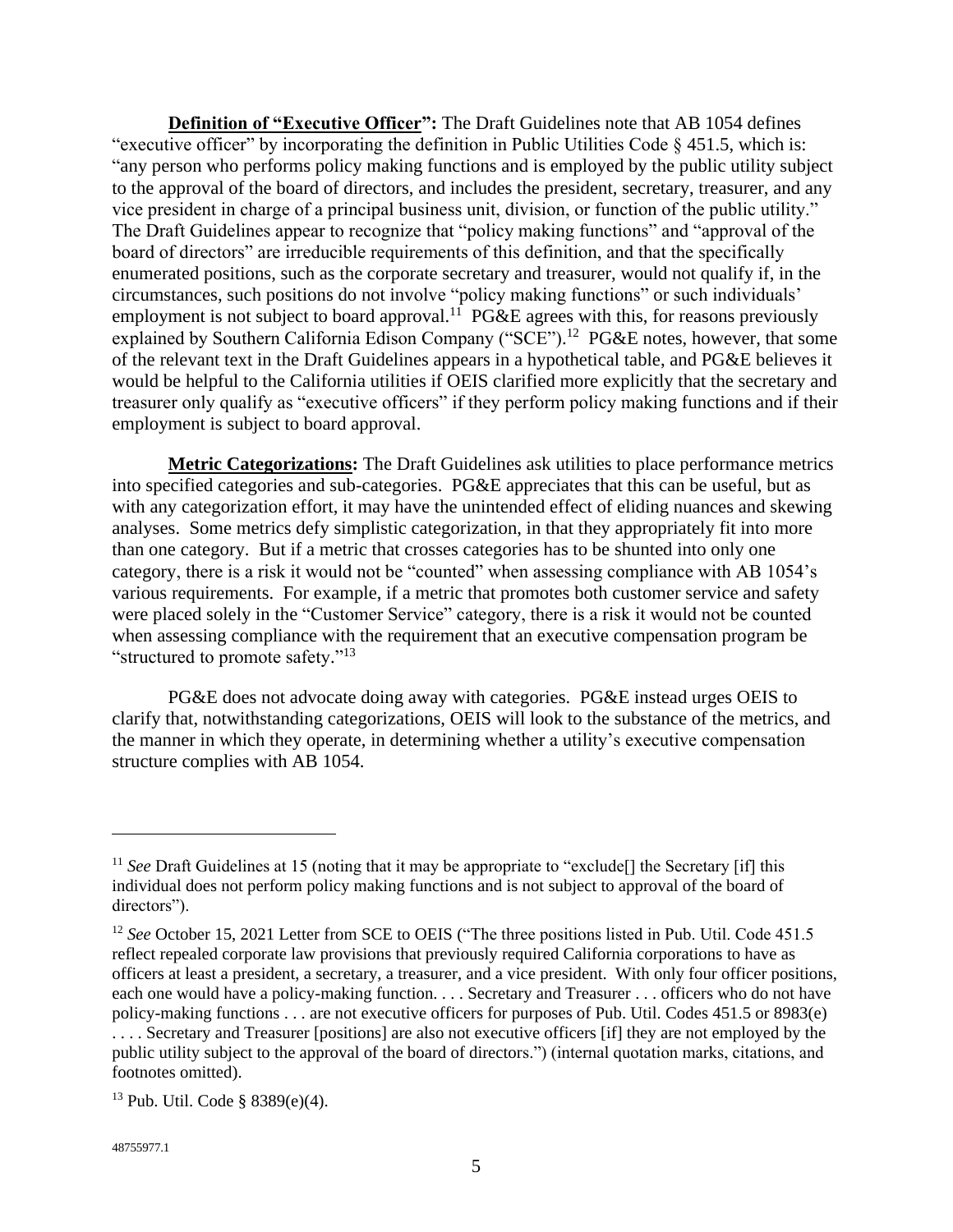**Submission of Historical Data:** The Draft Guidelines would require utilities to populate charts (Tables 3f.1 and 4e.1) with several years of historical metric performance data. PG&E has concerns with this broad requirement because (among other reasons PG&E previously has expressed),<sup>14</sup> although PG&E strives to use the best data available for purposes of assessing metric performance, it can take time for the data to be audited. PG&E is concerned that including both audited and unaudited data could be confusing and otherwise problematic. PG&E therefore urges OEIS to include separate charts for audited and unaudited data (with no requirement to submit unaudited data where audited data is available).

**Reporting of LTIP Information:** PG&E finds several portions of the Draft Guidelines to be ambiguous when it comes to performance shares awarded under a Long-Term Incentive Plan ("LTIP"). PG&E generally distinguishes between *awards* or *grants* on the one hand, and *payouts* on the other hand. The Draft Guidelines, however, seem to conflate the two concepts, which may cause confusion.

PG&E conceives of awards or grants as awards in a particular calendar year at a target level, which may or may not be paid, or may be paid to a variable extent, depending on performance over a three-year period that spans the year of the grant plus the following two years. In other words, PG&E thinks of awards or grants of performance shares as an *opportunity* for the employee to receive the shares after the end of the performance period, depending on performance. PG&E conceives of payouts, by contrast, as the payment of performance shares after the three-year performance period is complete and metric performance results are certified—at which point the employee is able to monetize the award. To illustrate, PG&E made LTIP performance share awards at a target level in 2021 with a three-year performance period of 2021 through 2023. The PG&E Corporation People and Compensation Committee will certify the performance results in early 2024, and payouts of 2021 performance share awards will be made (as applicable) in 2024.

The Draft Guidelines seem to conflate grants with payouts in the following respects:

- Page 31 asks whether "the 2021 LTIP payouts [were] determined based on a performance range." In context, page 31 seems to be asking about LTIP awards made in 2021 (not LTIP awards made in 2018 and paid out in 2021), and if that is correct, then the question is unclear because there will be no "2021 LTIP payouts" at PG&E until 2024.
- Page 31, under the heading "2021 and 2022 LTIP Grants," asks about "Grant Value as a % of TIC" and "Earned Value as a % of TIC" for each of 2021 and 2022. Page 55 defines "Earned Value" as "[v]alue at the date of vesting." PG&E finds the question to be unclear because the "Earned Value" of 2021 and 2022

<sup>&</sup>lt;sup>14</sup> See October 15, 2021 Letter from PG&E to OEIS at 12-13 (commenting on OEIS's September 29, 2021 workshop, and explaining that submitting historical data would go beyond what AB 1054 contemplates, would be of limited usefulness, and would potentially result in erroneous conclusions).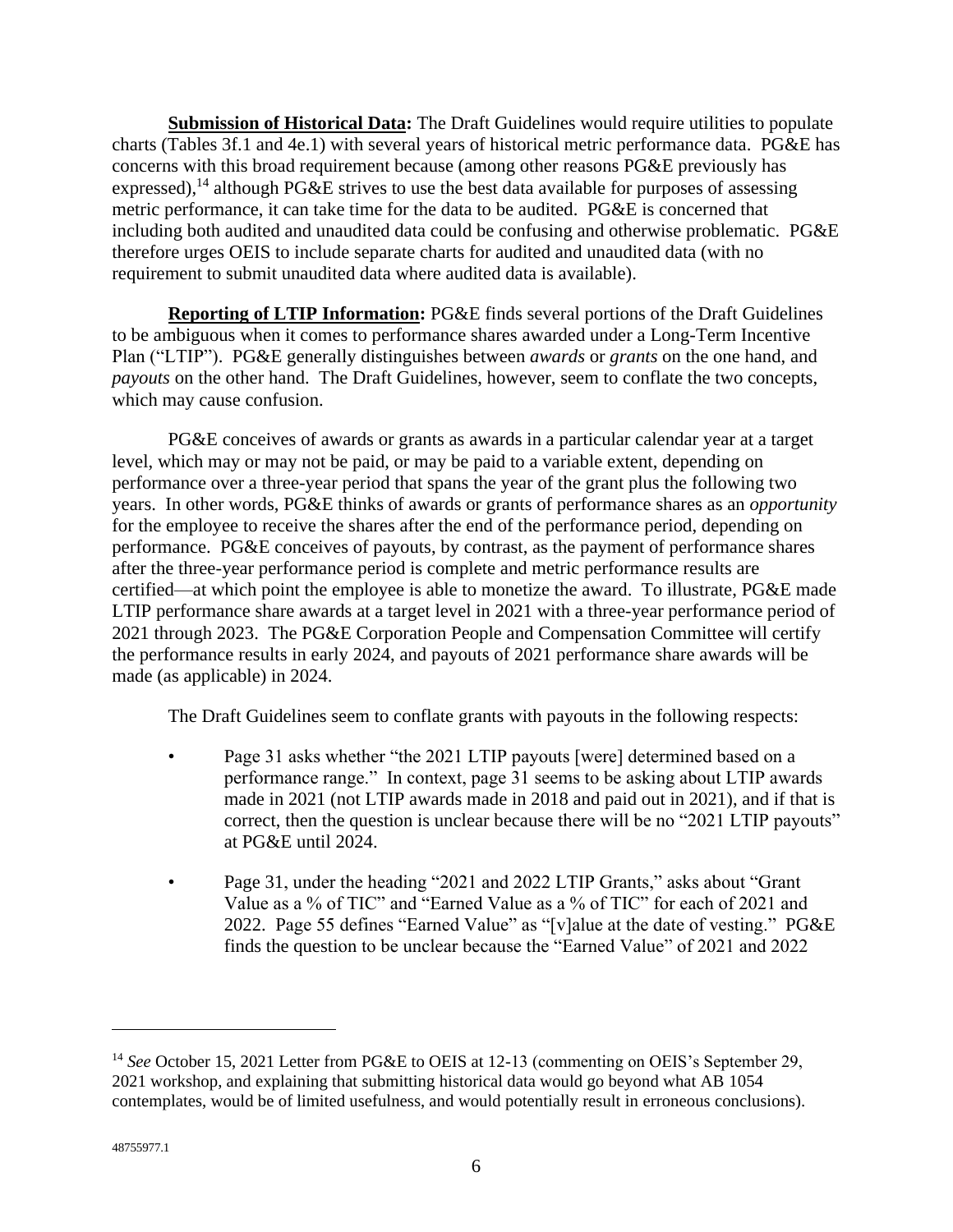performance share grants will not be determinable until such grants vest in 2024 and 2025, respectively.<sup>15</sup>

- Page 31 also uses the term "2021 Performance Year" and "2022 Performance" Year." PG&E does not understand these terms in the context of LTIP performance share awards. As noted, PG&E's LTIP program design for performance shares uses a three-year performance period, not a one-year period.
- All of the foregoing issues also appear in Table 7a.1 on page 48.

PG&E respectfully requests that OEIS clarify the foregoing prior to issuing final guidance for 2022.

**Reporting of "STIP Changes"**: Page 27 of the Draft Guidelines has a Section 3e, which is entitled "*Significant* STIP Changes" (emphasis added). The instructions on this page, by contrast, ask about "*any* changes between 2021 and 2022 in terms of STIP eligibility, structure, modifiers, metrics . . . , weightings, definitions, etc." (emphasis added). PG&E therefore is unsure whether the Draft Guidelines are asking utilities to identify only "significant" changes, or instead "any" changes. PG&E requests that OEIS clarify that only "significant" changes need be described, because describing "any" changes could be burdensome on utilities. It also could inundate OEIS with minutiae that OEIS would not find useful in fulfilling its statutory mandate to determine whether an overall executive compensation "structure meets the principles set forth in [AB 1054]."<sup>16</sup>

**Definitions of "Incentive Compensation" and "Incentive-Based Compensation":**  Page 55 defines two very similar terms—"Incentive Compensation" and "Incentive-Based Compensation"—differently, which is inherently confusing. Moreover, although the definitions sound similar on their face, they could be quite different as applied. For example, RSUs that are awarded under an LTIP based on service would seem to qualify as "Incentive Compensation," because "Incentive Compensation" is defined to include all LTIP compensation. It is less clear whether RSUs awarded based on service would qualify as "Incentive-Based Compensation," which is defined to include only "[c]ompensation awarded based on meeting performance metrics that are measurable and enforceable."<sup>17</sup> PG&E recommends clarifying these definitions.

**2021 vs. 2022 Data:** Page 17 asks for certain 2021 data under the heading, "Use of a Performance Range – 2021." Page 18 asks for exactly the same 2021 data, but under the heading, "Use of a Performance Range – 2022." The second references to 2021 appear to be typographical errors that OEIS may wish to correct prior to finalization.

<sup>&</sup>lt;sup>15</sup> Other forms of long-term incentive compensation, such as restricted stock units ("RSUs") based on service, may vest incrementally over time. PG&E does not currently use RSUs as a form of long-term incentive compensation for executive officers.

<sup>&</sup>lt;sup>16</sup> Pub. Util. Code § 8389(e)(6)(B).

 $17$  PG&E believes that RSUs would qualify as "Incentive-Based Compensation" because their value depends on the performance of the underlying stock, which is objective and measurable.